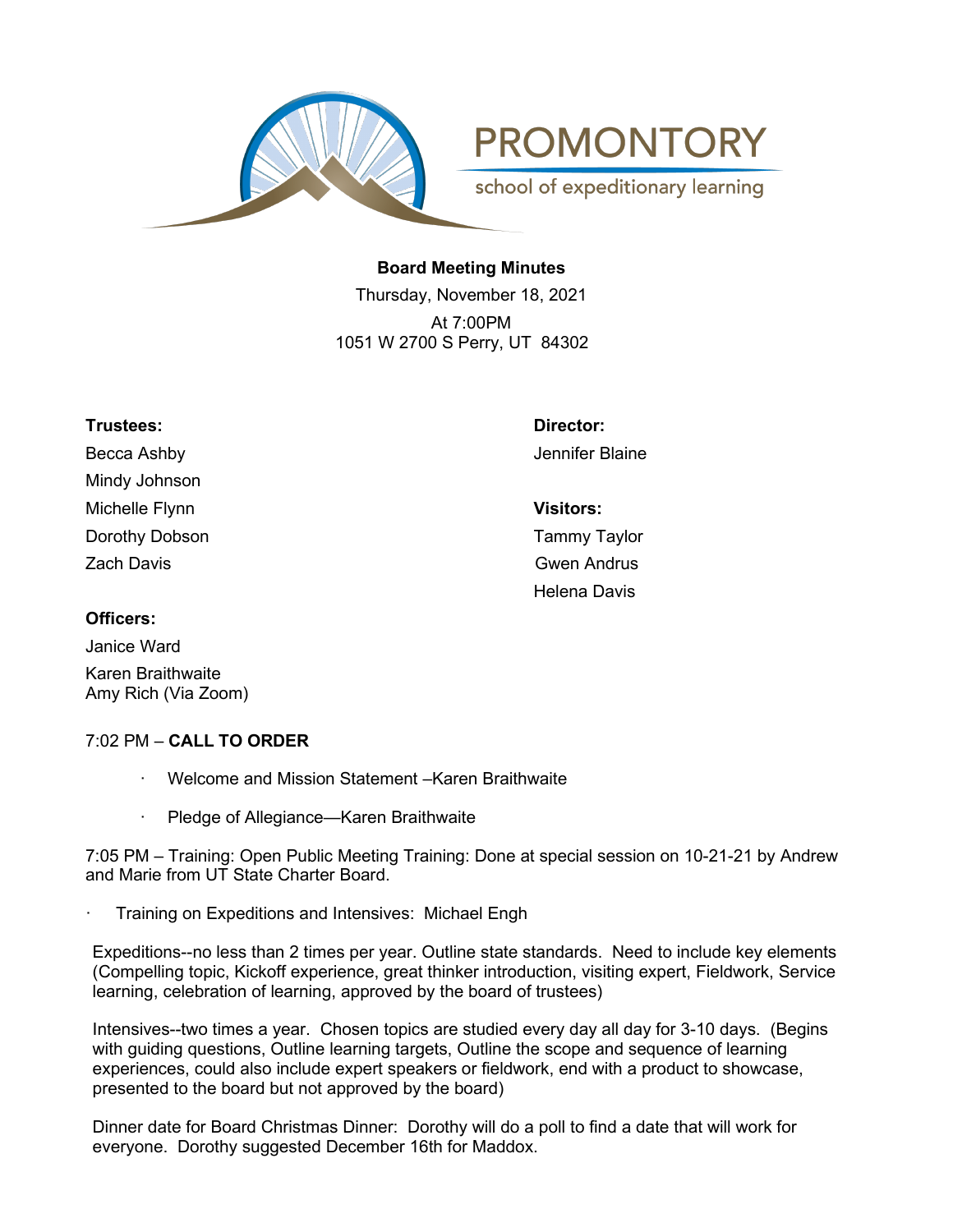#### 7:30 PM – **MINUTES**

10-21-2021 Board Meeting Minutes: Mindy motions to approve. Zach seconds. Motion is carried. Michael abstains.

· 10-21-2021 Special Session Minutes: Becca motions to approve. Mindy seconds. Motion is carried. Michael abstains.

· 10-28-2021 US History Meeting Minutes: Zach motions to table minutes. Dorothy seconds. Motion is carried to table minutes.

#### 7:32 PM – **PUBLIC COMMENT: No public comment**

#### 7:35 PM – **FINANCE REPORT**

Budget Review - Brian: PTIF 4 months of reinvestments. Slight increase in the past month. Still best place to have our reserves. Budget summary: current forecasted operating margin about 10%. Still high due to covid federal funding. Cash balance is trending well. State revenue--not too much of a change. By January we should have a more definite picture of what our state revenue forecast will be. Michael discussed the Gazebo project which has been put on hold due to cost. Jennifer Blaine discussed another option to cover the area by the outdoor crew circle.

· Audit Report: Came back. Compliance section: look to see if actuals don't exceed the final budget. Check if fraud risk assessment had been completed. Report was sent to the finance committee--they will send it to everyone.

#### 7:46 PM – **BUSINESS ITEMS**

US History Committee-voted on the education equity policy. Also voted on the  $\frac{5}{6}$ intensive request. Currently working on the instruction equity policy. Divided up sections to review. Dorothy has been attending a social studies class and will send information to those who need it. Next meeting will be December 2, 2021, at 7:15pm

Intensive Update: Gwen put together emails for individual teachers with feedback. Teachers have been appreciative of the feedback.

• Attendance Procedure Policy: Add ½ days guidelines into policy. Suggested having it short term, not a full-term option. "Exceptions can be made for reasonable consideration."

Attendance Policy: Update references/codes to Utah law.

• Assurances Policy: Change North Peak to Promontory? Do not change due to it having a signature. Q: add a "to". Clean up charter goals. V: UT Open public meeting law. Has some formatting issues. Dorothy will work on formatting.

• Board Member Screening: Suggested to remove some of the expectations. Michelle suggested putting it in a google doc and make suggestions.

• Building Use Policy: updated it last in November 2020. Minor changes were made then. Take a good look at it once our new addition is completed. Remove section about computer lab.

• Bullying and Hazing: bullying being limited to physical abuse. Abusive conduct is bullying--needs to be clarified. Policy we have is a cut and paste from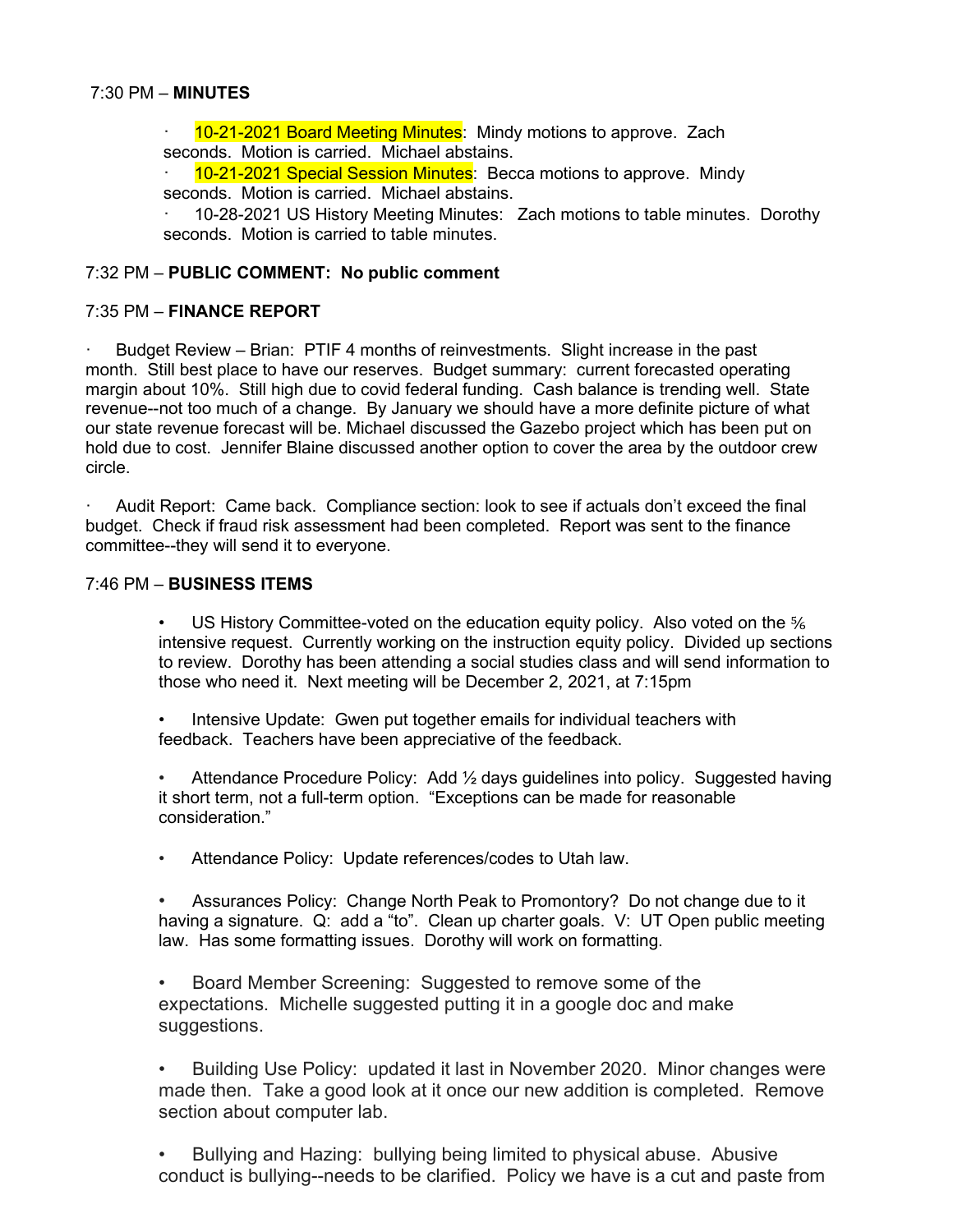the state. Dorothy suggests we add something about racism. Look into the states to see if it has any updates. Remove the section that talks about school buses.

• Bylaws: Needs to be formatted. Section 3-4 vacancies: add that board vacancies can be changed (e.g., how we handled Mindy stepping down and Michelle taking over VP) Maybe put it in 4-4. Change wherever we have it already talked about.

## 8:30 PM **ACTION ITEMS**

• Spring Expedition Approval--expectation of the following additions being included:

Kindergarten is missing a few components.  $\frac{1}{2}$  needs the celebration to be more compelling,  $\frac{3}{4}$  fix the dates and how is the hike connected? 5/6 too many great thinkers, make sure it is developmentally appropriate, needs a stronger kickoff. 7/8 needs to narrow down their experts.

Michael motions to approve with additional notes outlined in the minutes. Dorothy seconds. Motion is carried.

- Winter Bonuses--Approve final number. Total number is \$9900 for teachers and staff at school. Michael motions to approve. Zach seconds. Motion is carried.
- 8:48PM Communication Plan with 5/6 & 7/8 for High School-- Last year we only had  $\%$  meet with High Schools. Mindy suggested the  $\%$  going to the  $\%$  to talk about our  $\frac{7}{8}$  community. Consider having Bear River High School come to talk to our  $\frac{7}{8}$ . Dorothy motions to approve. Mindy seconds. Motion is carried.
- 8:51PM TSSA Plan--Money from this funding source is used to employ an instructional guide full time to help train and support our teachers

Mindy motions to approve. Michael seconds. Motion is carried.

### 8:55 PM **DIRECTOR'S REPORT**

Staffing Update--  $\frac{1}{2}$  aid is leaving to have a baby. Corinne Keller will be new aid. Received 2 resumes for kindergarten teacher position. Waiting a couple more months to get more of a selection. Michelle is retiring at the end of the year.

· Enrollment--three students have moved since last month. Holding steady at 444. We overfill at the beginning of the year. Online applications--9 students.

· Student Achievement--Student led conferences. Choir and Orchestra performance. \$3,000 book from our book fair. Patriotic artwork on display.

· Charter Agreement Goal: None for November

· Professional Development--Behavior simulation. Conscious discipline booked for January 14th. Peer observation--teachers observing each other.

Public Relations--Gwen's daughter is putting together advertisements for us for her senior project. Also designed invitations for celebrations of learning.

9:20 PM CLOSED MEETING--Zach motions to enter a closed meeting to discuss a person's character, competence, or health. Mindy seconds.